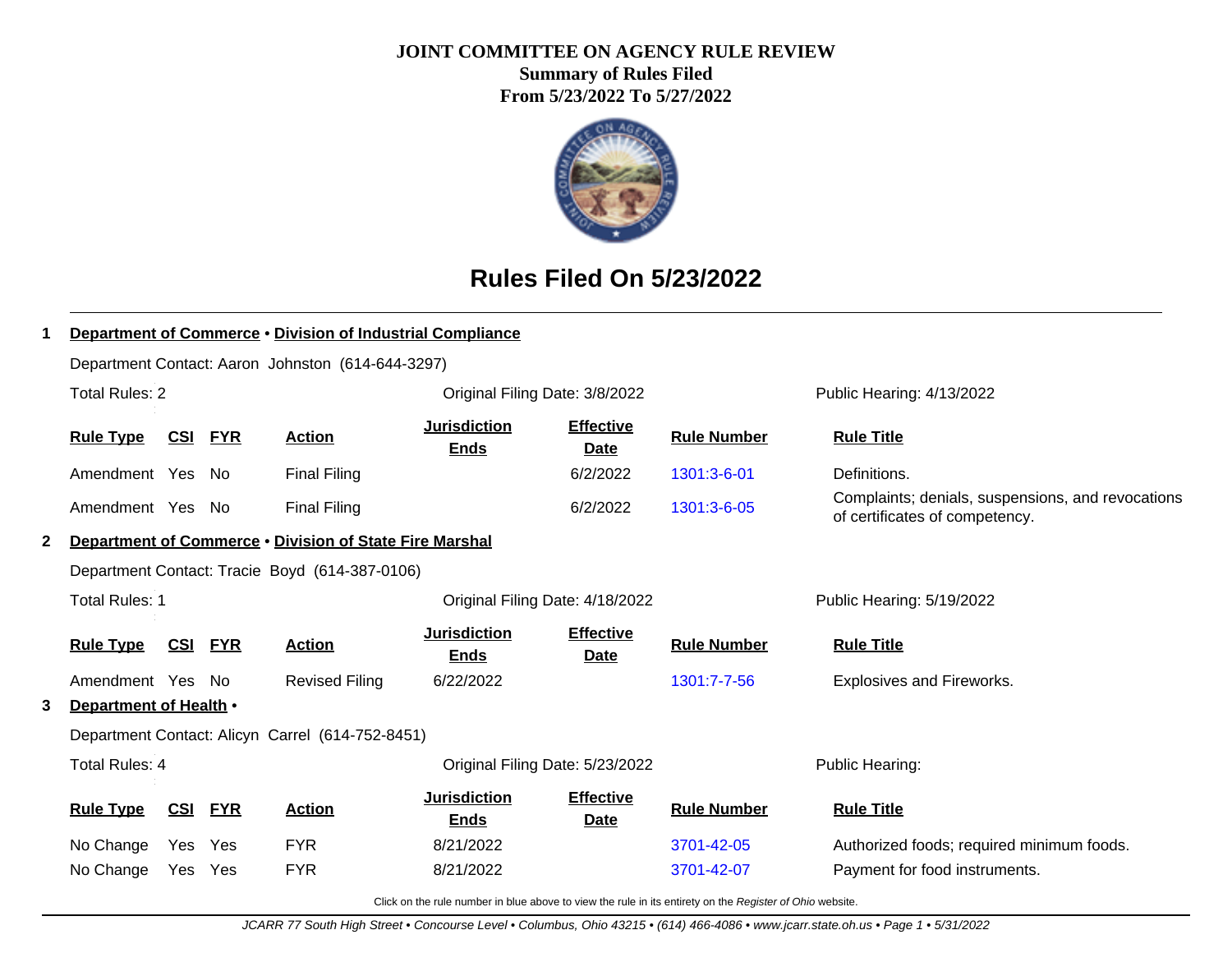|   | No Change                                        | Yes Yes |            | <b>FYR</b>                               | 8/21/2022                          |                                 | 3701-42-09         | Administrative review of adverse action affecting<br>vendor and applicant participation.                                                                                                                                     |  |  |  |  |  |
|---|--------------------------------------------------|---------|------------|------------------------------------------|------------------------------------|---------------------------------|--------------------|------------------------------------------------------------------------------------------------------------------------------------------------------------------------------------------------------------------------------|--|--|--|--|--|
|   | No Change                                        | Yes Yes |            | <b>FYR</b>                               | 8/21/2022                          |                                 | 3701-42-10         | Pharmacy vendor authorization.                                                                                                                                                                                               |  |  |  |  |  |
| 4 |                                                  |         |            | Department of Health • Radiation Control |                                    |                                 |                    |                                                                                                                                                                                                                              |  |  |  |  |  |
|   | Department Contact: Alicyn Carrel (614-752-8451) |         |            |                                          |                                    |                                 |                    |                                                                                                                                                                                                                              |  |  |  |  |  |
|   | Total Rules: 27                                  |         |            |                                          | Original Filing Date: 5/23/2022    |                                 |                    | Public Hearing:                                                                                                                                                                                                              |  |  |  |  |  |
|   | <b>Rule Type</b>                                 | CSI     | <b>FYR</b> | <b>Action</b>                            | <b>Jurisdiction</b><br><b>Ends</b> | <b>Effective</b><br><b>Date</b> | <b>Rule Number</b> | <b>Rule Title</b>                                                                                                                                                                                                            |  |  |  |  |  |
|   | No Change                                        | Yes     | Yes        | <b>FYR</b>                               | 8/21/2022                          |                                 | 3701:1-46-01       | Definitions.                                                                                                                                                                                                                 |  |  |  |  |  |
|   | No Change                                        | Yes Yes |            | <b>FYR</b>                               | 8/21/2022                          |                                 | 3701:1-46-02       | Purpose and scope.                                                                                                                                                                                                           |  |  |  |  |  |
|   | No Change                                        | Yes Yes |            | <b>FYR</b>                               | 8/21/2022                          |                                 | 3701:1-46-03       | Terms and conditions.                                                                                                                                                                                                        |  |  |  |  |  |
|   | No Change                                        | Yes Yes |            | <b>FYR</b>                               | 8/21/2022                          |                                 | 3701:1-46-05       | Certain measuring, gauging or controlling devices.                                                                                                                                                                           |  |  |  |  |  |
|   | No Change                                        | Yes Yes |            | <b>FYR</b>                               | 8/21/2022                          |                                 | 3701:1-46-06       | License to install devices that are generally<br>licensed.                                                                                                                                                                   |  |  |  |  |  |
|   | No Change                                        | Yes Yes |            | <b>FYR</b>                               | 8/21/2022                          |                                 | 3701:1-46-07       | Luminous safety devices for use in aircraft.                                                                                                                                                                                 |  |  |  |  |  |
|   | No Change                                        | Yes Yes |            | <b>FYR</b>                               | 8/21/2022                          |                                 | 3701:1-46-08       | Americium-241 or radium-226 in the form of<br>calibration or reference sources.                                                                                                                                              |  |  |  |  |  |
|   | No Change                                        | Yes Yes |            | <b>FYR</b>                               | 8/21/2022                          |                                 | 3701:1-46-09       | General license to own radioactive material.                                                                                                                                                                                 |  |  |  |  |  |
|   | No Change                                        | Yes Yes |            | <b>FYR</b>                               | 8/21/2022                          |                                 | 3701:1-46-10       | General license for strontium-90 in ice detection<br>devices.                                                                                                                                                                |  |  |  |  |  |
|   | No Change                                        | Yes Yes |            | <b>FYR</b>                               | 8/21/2022                          |                                 | 3701:1-46-11       | General license for use of radioactive material for<br>certain in-vitro clinical or laboratory testing.                                                                                                                      |  |  |  |  |  |
|   | No Change                                        | Yes Yes |            | <b>FYR</b>                               | 8/21/2022                          |                                 | 3701:1-46-12       | Maintenance of records.                                                                                                                                                                                                      |  |  |  |  |  |
|   | No Change                                        | Yes Yes |            | <b>FYR</b>                               | 8/21/2022                          |                                 | 3701:1-46-15       | Introduction of radioactive material in exempt<br>concentrations into products or materials, and<br>transfer of ownership or possession of radioactive<br>material in exempt concentrations: prohibition of<br>introduction. |  |  |  |  |  |
|   | No Change                                        | Yes Yes |            | <b>FYR</b>                               | 8/21/2022                          |                                 | 3701:1-46-30       | Radioactive material contained in devices for use<br>under rule 3701:1-46-05 of the Administrative<br>Code; requirements for license to manufacture, or<br>initially transfer.                                               |  |  |  |  |  |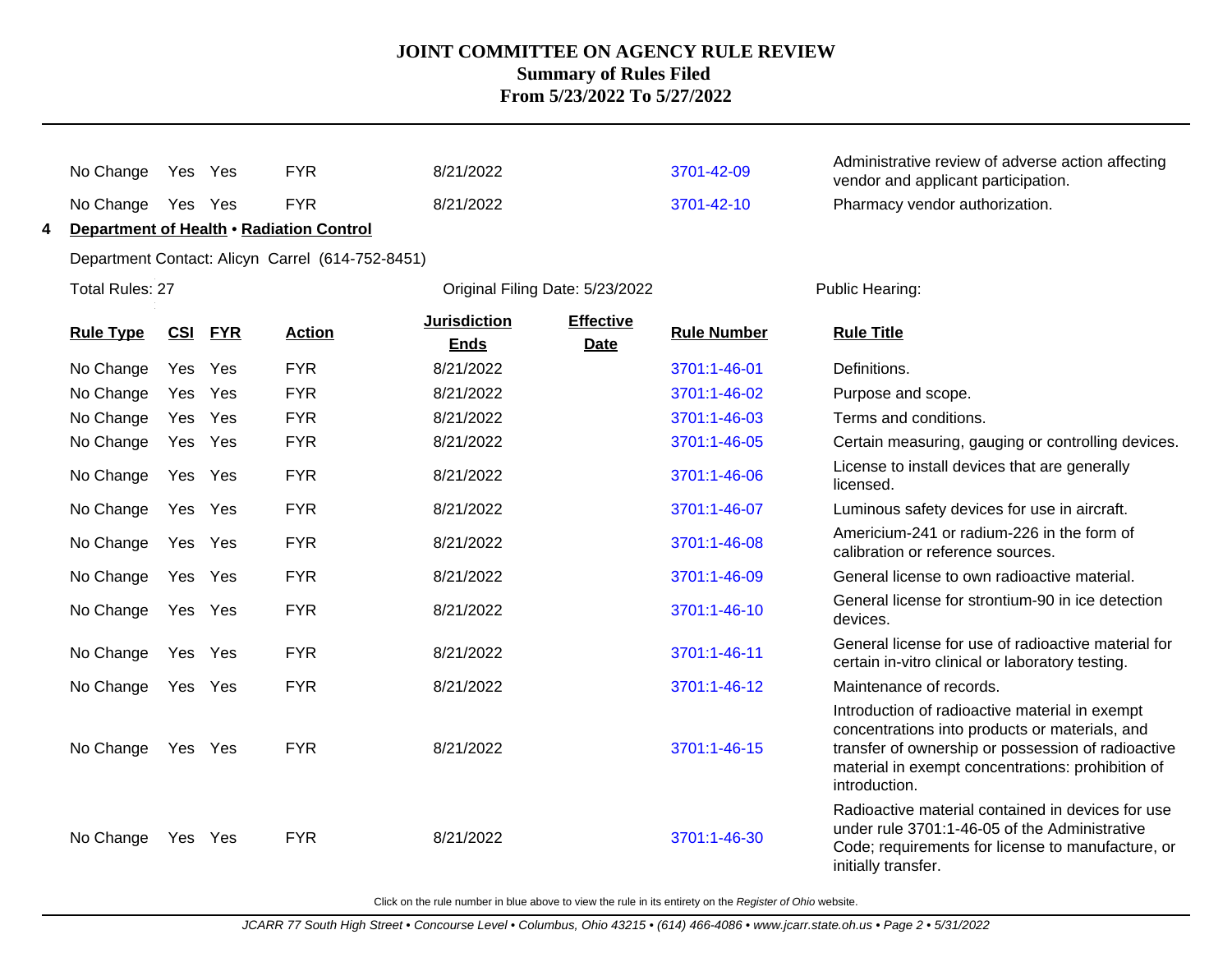| No Change | Yes Yes |     | <b>FYR</b> | 8/21/2022 | 3701:1-46-32 | Radioactive material contained in devices for use<br>under rule 3701:1-46-05 of the Administrative<br>Code: material transfer reports and records. |
|-----------|---------|-----|------------|-----------|--------------|----------------------------------------------------------------------------------------------------------------------------------------------------|
| No Change | Yes Yes |     | <b>FYR</b> | 8/21/2022 | 3701:1-46-33 | Luminous safety devices for use in aircraft:<br>requirements for license to manufacture, assemble,<br>repair or initially transfer.                |
| No Change | Yes Yes |     | <b>FYR</b> | 8/21/2022 | 3701:1-46-34 | Luminous safety devices for use in aircraft: labeling<br>of devices.                                                                               |
| No Change | Yes Yes |     | <b>FYR</b> | 8/21/2022 | 3701:1-46-35 | Luminous safety devices for use in aircraft: quality<br>assurance; prohibition of transfer.                                                        |
| No Change | Yes Yes |     | <b>FYR</b> | 8/21/2022 | 3701:1-46-36 | Luminous safety devices for use in aircraft: material<br>transfer reports.                                                                         |
| No Change | Yes Yes |     | <b>FYR</b> | 8/21/2022 | 3701:1-46-37 | Calibration or reference sources containing<br>americium-241 or radium-226: requirements for<br>license to manufacture or initially transfer.      |
| No Change | Yes Yes |     | <b>FYR</b> | 8/21/2022 | 3701:1-46-38 | Calibration or reference sources containing<br>americium-241 or radium-226: labeling of devices.                                                   |
| No Change | Yes Yes |     | <b>FYR</b> | 8/21/2022 | 3701:1-46-39 | Calibration or reference sources containing<br>americium-241 or radium-226: leak testing of each<br>source.                                        |
| No Change | Yes Yes |     | <b>FYR</b> | 8/21/2022 | 3701:1-46-40 | Ice detection devices containing strontium-90;<br>requirements for license to manufacture or initially<br>transfer.                                |
| No Change | Yes Yes |     | <b>FYR</b> | 8/21/2022 | 3701:1-46-41 | Ice detection devices containing strontium-90:<br>quality assurance; prohibition of transfer.                                                      |
| No Change | Yes Yes |     | <b>FYR</b> | 8/21/2022 | 3701:1-46-44 | Manufacture and distribution of sources or devices<br>containing radioactive material for medical use.                                             |
| No Change | Yes     | Yes | <b>FYR</b> | 8/21/2022 | 3701:1-46-49 | Registration of product information.                                                                                                               |
| No Change | Yes Yes |     | <b>FYR</b> | 8/21/2022 | 3701:1-46-50 | Serialization of nationally tracked sources.                                                                                                       |
| No Change | Yes Yes |     | <b>FYR</b> | 8/21/2022 | 3701:1-46-51 | General license for certain items and self-luminous<br>products containing radium-226.                                                             |

## **Rules Filed On 5/24/2022**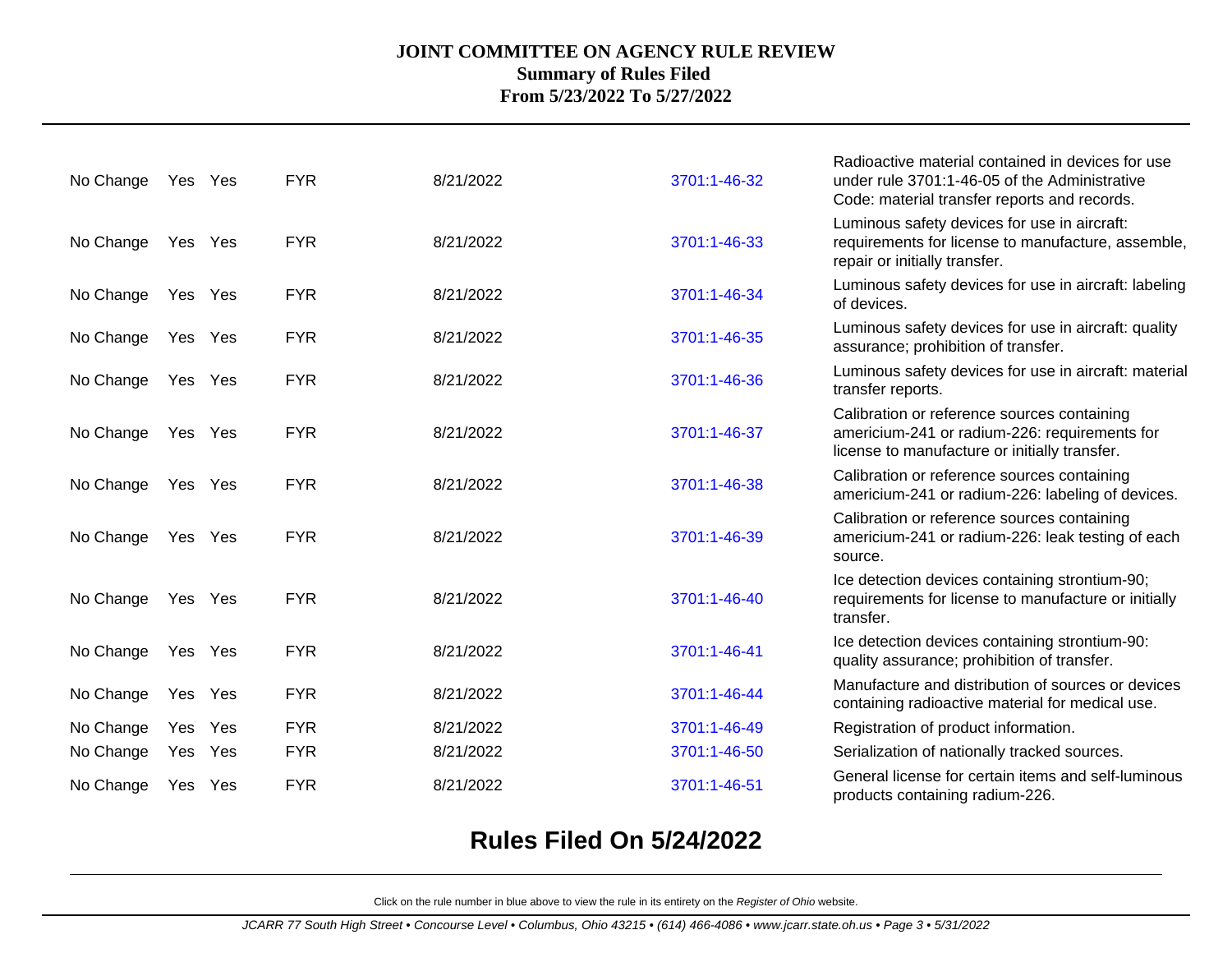#### **5 Department of Health** • **Radiation Control**

Department Contact: Alicyn Carrel (614-752-8451)

Total Rules: 25 Original Filing Date: 5/24/2022 Public Hearing: **Rule Type CSI FYR Action Jurisdiction Ends Effective Date Rule Number Rule Title** No Change Yes Yes FYR 8/22/2022 [3701:1-49-01](http://www.registerofohio.state.oh.us/jsps/publicdisplayrules/processPublicDisplayRules.jsp?entered_rule_no=3701:1-49-01&doWhat=GETBYRULENUM&raID=0) Definitions. No Change Yes Yes FYR 8/22/2022 [3701:1-49-02](http://www.registerofohio.state.oh.us/jsps/publicdisplayrules/processPublicDisplayRules.jsp?entered_rule_no=3701:1-49-02&doWhat=GETBYRULENUM&raID=0) Purpose and scope. No Change Yes Yes FYR 8/22/2022 [3701:1-49-03](http://www.registerofohio.state.oh.us/jsps/publicdisplayrules/processPublicDisplayRules.jsp?entered_rule_no=3701:1-49-03&doWhat=GETBYRULENUM&raID=0) Application for a specific license for well logging. No Change Yes Yes FYR 8/22/2022 [3701:1-49-04](http://www.registerofohio.state.oh.us/jsps/publicdisplayrules/processPublicDisplayRules.jsp?entered_rule_no=3701:1-49-04&doWhat=GETBYRULENUM&raID=0) Agreement with well owner or operator. No Change Yes Yes FYR 8/22/2022 [3701:1-49-05](http://www.registerofohio.state.oh.us/jsps/publicdisplayrules/processPublicDisplayRules.jsp?entered_rule_no=3701:1-49-05&doWhat=GETBYRULENUM&raID=0) Labels, security, and transportation precautions. No Change Yes Yes FYR 8/22/2022 [3701:1-49-06](http://www.registerofohio.state.oh.us/jsps/publicdisplayrules/processPublicDisplayRules.jsp?entered_rule_no=3701:1-49-06&doWhat=GETBYRULENUM&raID=0) Radiation detection instruments. No Change Yes Yes FYR 8/22/2022 [3701:1-49-07](http://www.registerofohio.state.oh.us/jsps/publicdisplayrules/processPublicDisplayRules.jsp?entered_rule_no=3701:1-49-07&doWhat=GETBYRULENUM&raID=0) Leak testing of sealed sources. No Change Yes Yes FYR 8/22/2022 [3701:1-49-08](http://www.registerofohio.state.oh.us/jsps/publicdisplayrules/processPublicDisplayRules.jsp?entered_rule_no=3701:1-49-08&doWhat=GETBYRULENUM&raID=0) Physical inventory. No Change Yes Yes FYR 8/22/2022 [3701:1-49-09](http://www.registerofohio.state.oh.us/jsps/publicdisplayrules/processPublicDisplayRules.jsp?entered_rule_no=3701:1-49-09&doWhat=GETBYRULENUM&raID=0) Records of material use. No Change Yes Yes FYR 8/22/2022 [3701:1-49-10](http://www.registerofohio.state.oh.us/jsps/publicdisplayrules/processPublicDisplayRules.jsp?entered_rule_no=3701:1-49-10&doWhat=GETBYRULENUM&raID=0) Design and performance criteria for sealed sources. No Change Yes Yes FYR 8/22/2022 [3701:1-49-11](http://www.registerofohio.state.oh.us/jsps/publicdisplayrules/processPublicDisplayRules.jsp?entered_rule_no=3701:1-49-11&doWhat=GETBYRULENUM&raID=0) Inspection, maintenance, and opening of a source or source holder. No Change Yes Yes FYR 8/22/2022 [3701:1-49-12](http://www.registerofohio.state.oh.us/jsps/publicdisplayrules/processPublicDisplayRules.jsp?entered_rule_no=3701:1-49-12&doWhat=GETBYRULENUM&raID=0) Subsurface tracer studies. No Change Yes Yes FYR 8/22/2022 [3701:1-49-13](http://www.registerofohio.state.oh.us/jsps/publicdisplayrules/processPublicDisplayRules.jsp?entered_rule_no=3701:1-49-13&doWhat=GETBYRULENUM&raID=0) Radioactive markers. No Change Yes Yes FYR 8/22/2022 [3701:1-49-14](http://www.registerofohio.state.oh.us/jsps/publicdisplayrules/processPublicDisplayRules.jsp?entered_rule_no=3701:1-49-14&doWhat=GETBYRULENUM&raID=0) Uranium sinker bars. No Change Yes Yes FYR 8/22/2022 [3701:1-49-15](http://www.registerofohio.state.oh.us/jsps/publicdisplayrules/processPublicDisplayRules.jsp?entered_rule_no=3701:1-49-15&doWhat=GETBYRULENUM&raID=0) Use of a sealed source in a well without a surface casing. No Change Yes Yes FYR 8/22/2022 [3701:1-49-16](http://www.registerofohio.state.oh.us/jsps/publicdisplayrules/processPublicDisplayRules.jsp?entered_rule_no=3701:1-49-16&doWhat=GETBYRULENUM&raID=0) Energy compensation sources. No Change Yes Yes FYR 8/22/2022 [3701:1-49-17](http://www.registerofohio.state.oh.us/jsps/publicdisplayrules/processPublicDisplayRules.jsp?entered_rule_no=3701:1-49-17&doWhat=GETBYRULENUM&raID=0) Tritium neutron generator target source. No Change Yes Yes FYR 8/22/2022 [3701:1-49-18](http://www.registerofohio.state.oh.us/jsps/publicdisplayrules/processPublicDisplayRules.jsp?entered_rule_no=3701:1-49-18&doWhat=GETBYRULENUM&raID=0) Training. No Change Yes Yes FYR 8/22/2022 [3701:1-49-19](http://www.registerofohio.state.oh.us/jsps/publicdisplayrules/processPublicDisplayRules.jsp?entered_rule_no=3701:1-49-19&doWhat=GETBYRULENUM&raID=0) Operating and emergency procedures. No Change Yes Yes FYR 8/22/2022 [3701:1-49-21](http://www.registerofohio.state.oh.us/jsps/publicdisplayrules/processPublicDisplayRules.jsp?entered_rule_no=3701:1-49-21&doWhat=GETBYRULENUM&raID=0) Radiation surveys. No Change Yes Yes FYR 8/22/2022 [3701:1-49-22](http://www.registerofohio.state.oh.us/jsps/publicdisplayrules/processPublicDisplayRules.jsp?entered_rule_no=3701:1-49-22&doWhat=GETBYRULENUM&raID=0) Radioactive contamination control. No Change Yes Yes FYR 8/22/2022 [3701:1-49-23](http://www.registerofohio.state.oh.us/jsps/publicdisplayrules/processPublicDisplayRules.jsp?entered_rule_no=3701:1-49-23&doWhat=GETBYRULENUM&raID=0) Security.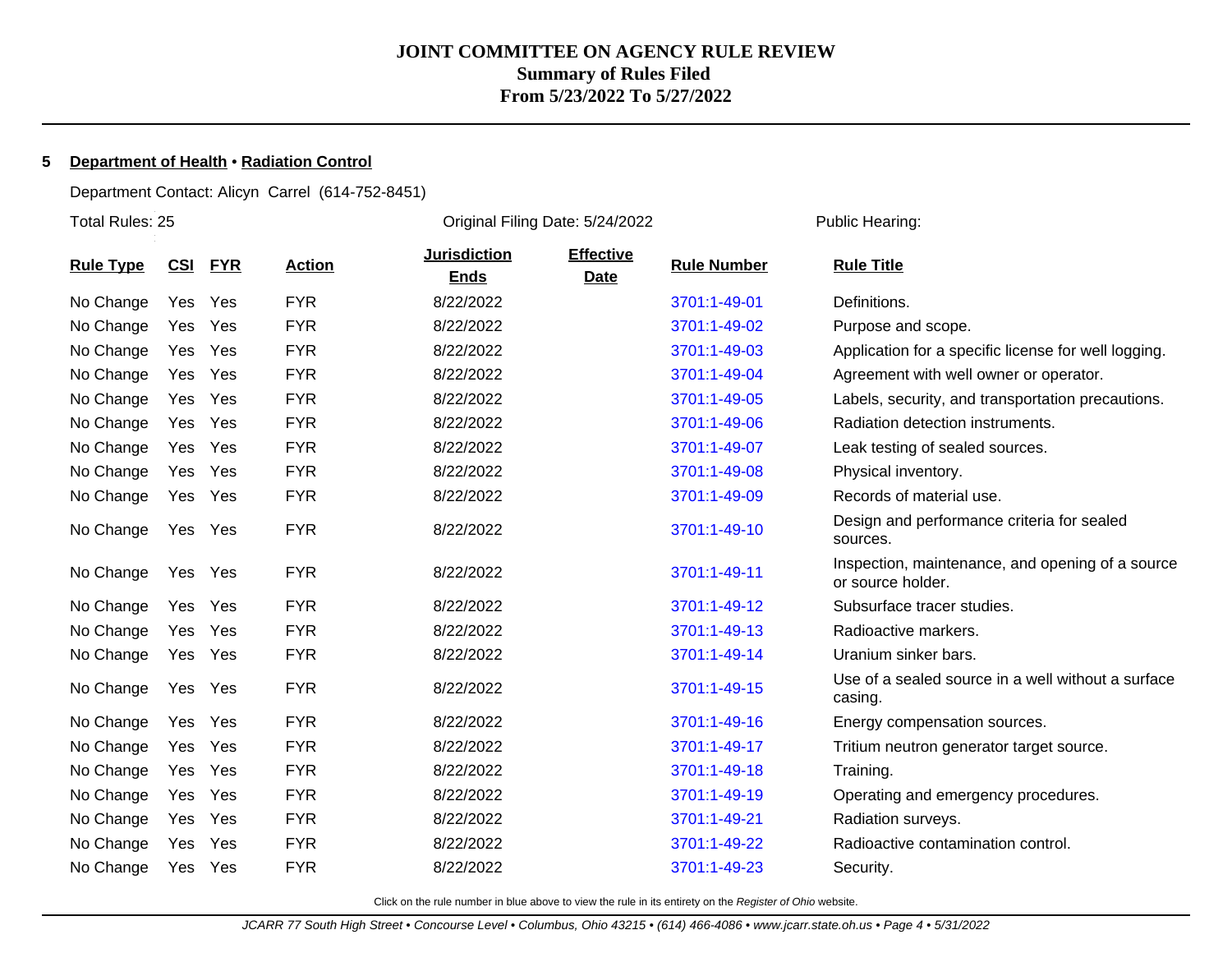|                                                                                                          | No Change                                | Yes Yes                                                  |                | <b>FYR</b>                                       | 8/22/2022                          |                                 | 3701:1-49-24       | Documents and records required at field stations.                                                |  |  |  |  |  |
|----------------------------------------------------------------------------------------------------------|------------------------------------------|----------------------------------------------------------|----------------|--------------------------------------------------|------------------------------------|---------------------------------|--------------------|--------------------------------------------------------------------------------------------------|--|--|--|--|--|
|                                                                                                          | No Change                                | Yes Yes                                                  |                | <b>FYR</b>                                       | 8/22/2022                          |                                 | 3701:1-49-25       | Documents and records required at temporary job<br>sites.                                        |  |  |  |  |  |
|                                                                                                          | No Change                                | Yes Yes                                                  |                | <b>FYR</b>                                       | 8/22/2022                          |                                 | 3701:1-49-26       | Notification of incidents and lost sources;<br>abandonment procedures for irretrievable sources. |  |  |  |  |  |
| 6                                                                                                        |                                          |                                                          |                | Ohio Environmental Protection Agency .           |                                    |                                 |                    |                                                                                                  |  |  |  |  |  |
|                                                                                                          |                                          |                                                          |                | Department Contact: Amanda Payton (614-644-3134) |                                    |                                 |                    |                                                                                                  |  |  |  |  |  |
|                                                                                                          | <b>Total Rules: 2</b>                    |                                                          |                |                                                  | Original Filing Date: 2/17/2022    |                                 |                    | Public Hearing: 3/29/2022                                                                        |  |  |  |  |  |
|                                                                                                          | <b>Rule Type</b>                         | <u>CSI</u>                                               | <b>FYR</b>     | <b>Action</b>                                    | <b>Jurisdiction</b><br><b>Ends</b> | <b>Effective</b><br><b>Date</b> | <b>Rule Number</b> | <b>Rule Title</b>                                                                                |  |  |  |  |  |
|                                                                                                          | Amendment Yes Yes                        |                                                          |                | <b>Final Filing</b>                              |                                    | 6/3/2022                        | 3745-38-01         | Definitions.                                                                                     |  |  |  |  |  |
|                                                                                                          | Amendment Yes Yes                        |                                                          |                | <b>Final Filing</b>                              |                                    | 6/3/2022                        | 3745-38-02         | Requirements for general national pollutant<br>discharge elimination system (NPDES) permits.     |  |  |  |  |  |
| $\mathbf{7}$                                                                                             |                                          | <b>School Employees Retirement System .</b>              |                |                                                  |                                    |                                 |                    |                                                                                                  |  |  |  |  |  |
| Department Contact: Joseph Marotta (614-340-2699)                                                        |                                          |                                                          |                |                                                  |                                    |                                 |                    |                                                                                                  |  |  |  |  |  |
|                                                                                                          | <b>Total Rules: 1</b>                    |                                                          |                |                                                  | Original Filing Date: 2/24/2022    |                                 |                    | Public Hearing:                                                                                  |  |  |  |  |  |
|                                                                                                          | <b>Rule Type</b>                         | <u>CSI</u>                                               | <b>FYR</b>     | <b>Action</b>                                    | <b>Jurisdiction</b><br><b>Ends</b> | <b>Effective</b><br><b>Date</b> | <b>Rule Number</b> | <b>Rule Title</b>                                                                                |  |  |  |  |  |
|                                                                                                          | Amendment No                             |                                                          | Yes            | <b>Final Filing</b>                              |                                    | 7/1/2022                        | 3309-1-10          | Mandatory direct deposit.                                                                        |  |  |  |  |  |
|                                                                                                          |                                          |                                                          |                |                                                  |                                    | <b>Rules Filed On 5/25/2022</b> |                    |                                                                                                  |  |  |  |  |  |
| 8                                                                                                        | <b>Bureau of Workers' Compensation .</b> |                                                          |                |                                                  |                                    |                                 |                    |                                                                                                  |  |  |  |  |  |
|                                                                                                          |                                          |                                                          |                | Department Contact: Aniko Nagy (614-466-3293)    |                                    |                                 |                    |                                                                                                  |  |  |  |  |  |
|                                                                                                          |                                          | <b>Total Rules: 1</b><br>Original Filing Date: 5/25/2022 |                |                                                  |                                    |                                 |                    | Public Hearing: 6/28/2022                                                                        |  |  |  |  |  |
|                                                                                                          | <b>Rule Type</b>                         |                                                          | <b>CSI FYR</b> | <b>Action</b>                                    | <b>Jurisdiction</b><br><b>Ends</b> | <b>Effective</b><br>Date        | <b>Rule Number</b> | <b>Rule Title</b>                                                                                |  |  |  |  |  |
|                                                                                                          | Amendment Yes Yes                        |                                                          |                | Original Filing                                  | 7/29/2022                          |                                 | 4123-20-05         | Payroll to be reported.                                                                          |  |  |  |  |  |
| 9                                                                                                        | <b>Bureau of Workers' Compensation •</b> |                                                          |                |                                                  |                                    |                                 |                    |                                                                                                  |  |  |  |  |  |
| Click on the rule number in blue above to view the rule in its entirety on the Register of Ohio website. |                                          |                                                          |                |                                                  |                                    |                                 |                    |                                                                                                  |  |  |  |  |  |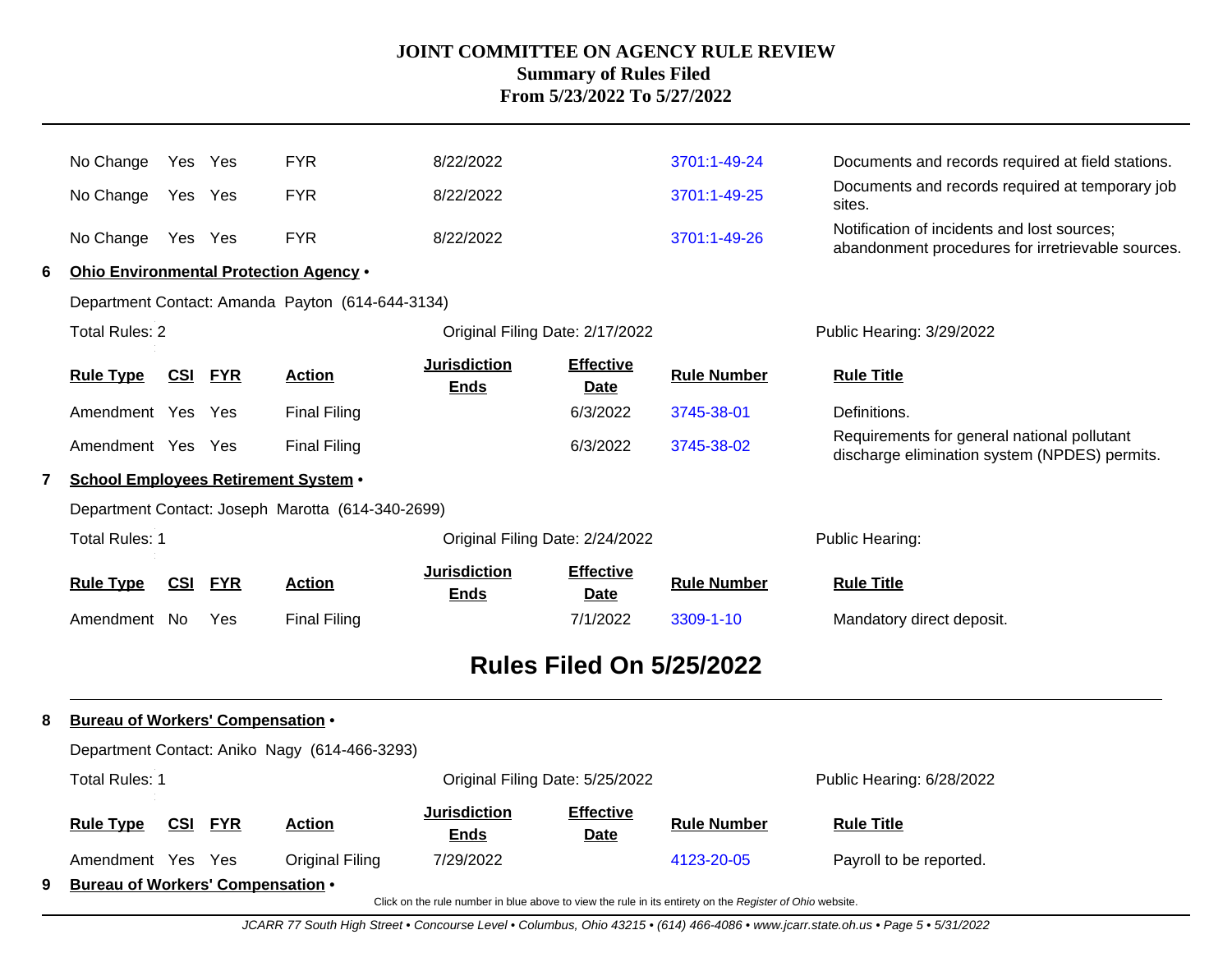| <b>Total Rules: 1</b><br>Public Hearing: 6/28/2022<br>Original Filing Date: 5/25/2022                                                                                             |                                             |
|-----------------------------------------------------------------------------------------------------------------------------------------------------------------------------------|---------------------------------------------|
|                                                                                                                                                                                   |                                             |
| <b>Jurisdiction</b><br><b>Effective</b><br>CSI FYR<br><b>Rule Type</b><br><b>Action</b><br><b>Rule Number</b><br><b>Rule Title</b><br><b>Ends</b><br><b>Date</b>                  |                                             |
| New Rule<br><b>Yes</b><br>No<br><b>Original Filing</b><br>7/29/2022<br>4123-6-35<br>Payment for spinal cord stimulator.                                                           |                                             |
| 10 Department of Health . Radiation Control                                                                                                                                       |                                             |
| Department Contact: Alicyn Carrel (614-752-8451)                                                                                                                                  |                                             |
| <b>Total Rules: 1</b><br>Original Filing Date: 11/3/2021<br>Public Hearing: 12/9/2021                                                                                             |                                             |
| <b>Jurisdiction</b><br><b>Effective</b><br>CSI FYR<br><b>Rule Number</b><br><b>Rule Type</b><br><b>Action</b><br><b>Rule Title</b><br><b>Ends</b><br><b>Date</b>                  |                                             |
| Amendment Yes Yes<br><b>Final Filing</b><br>6/4/2022<br>3701:1-38-18                                                                                                              | Posting, labeling, and receipt of packages. |
| 11 Environmental Review Appeals Commission .                                                                                                                                      |                                             |
| Department Contact: Julie A. Slane (614-466-8950)                                                                                                                                 |                                             |
| <b>Total Rules: 1</b><br>Original Filing Date: 5/9/2022<br>Public Hearing:                                                                                                        |                                             |
| <b>Jurisdiction</b><br><b>Effective</b><br><b>Rule Type</b><br><b>CSI</b><br><b>FYR</b><br><b>Action</b><br><b>Rule Number</b><br><b>Rule Title</b><br><b>Ends</b><br><b>Date</b> |                                             |
| Motions.<br>Withdrawn Final<br>3746-5-26<br>No Change<br>No<br>Yes<br>Filing                                                                                                      |                                             |
| 12 Environmental Review Appeals Commission .                                                                                                                                      |                                             |
| Department Contact: Julie A. Slane (614-466-8950)                                                                                                                                 |                                             |
| <b>Total Rules: 1</b><br>Public Hearing:<br>Original Filing Date: 5/9/2022                                                                                                        |                                             |
| <b>Jurisdiction</b><br><b>Effective</b><br><b>Rule Type</b><br><u>CSI FYR</u><br><b>Rule Number</b><br><b>Rule Title</b><br><b>Action</b><br><b>Ends</b><br><b>Date</b>           |                                             |
| <b>Withdrawn Final</b><br>Participation by state employees.<br>No Change<br>3746-3-10<br>No<br>Yes<br>Filing                                                                      |                                             |
| 13 Environmental Review Appeals Commission .                                                                                                                                      |                                             |
| Department Contact: Julie A. Slane (614-466-8950)                                                                                                                                 |                                             |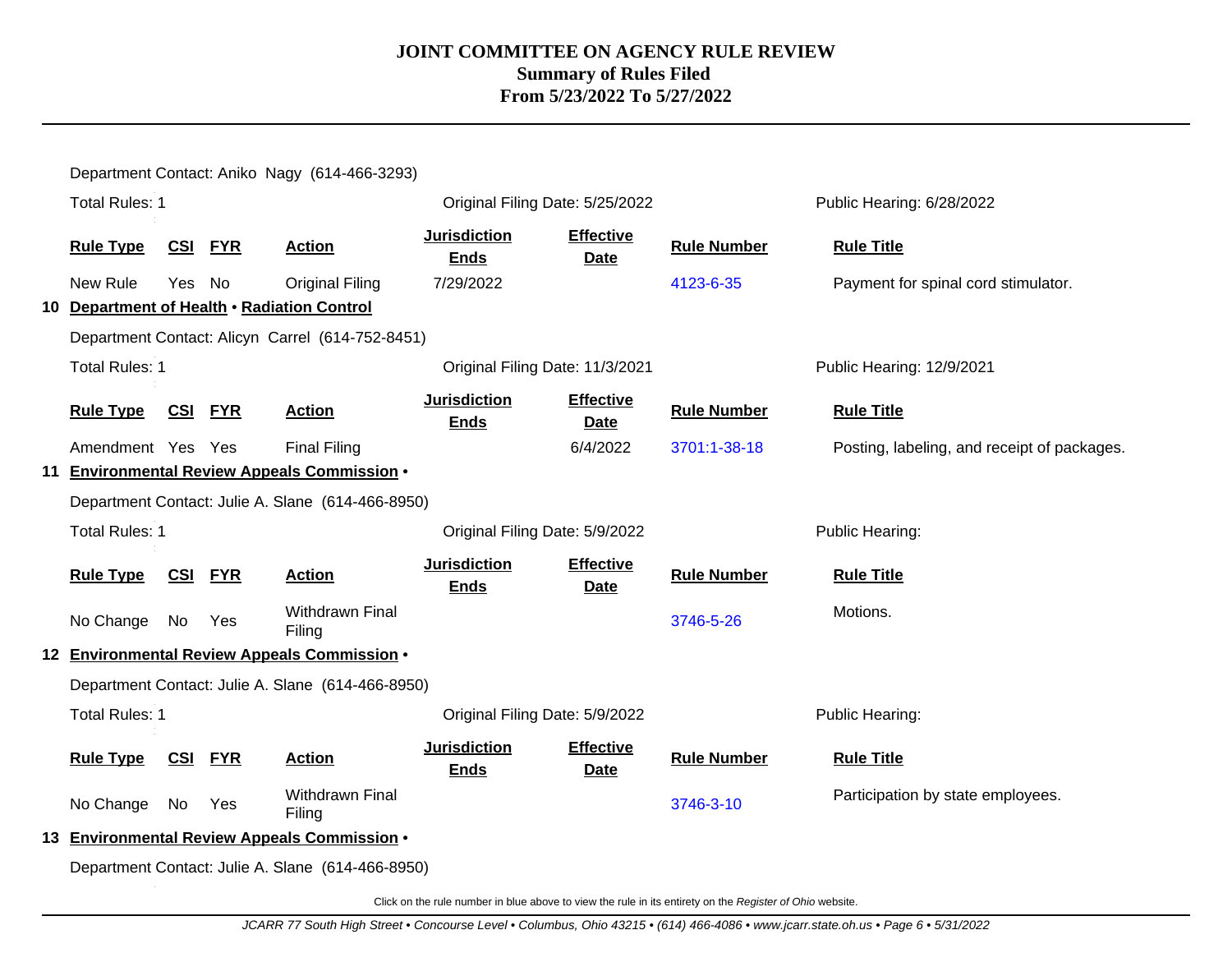|                                                 | <b>Total Rules: 2</b>            |            |            |                       | Original Filing Date: 5/25/2022    |                                 |                    | Public Hearing:                   |
|-------------------------------------------------|----------------------------------|------------|------------|-----------------------|------------------------------------|---------------------------------|--------------------|-----------------------------------|
|                                                 | <b>Rule Type</b>                 | <u>CSI</u> | <b>FYR</b> | <b>Action</b>         | <b>Jurisdiction</b><br><b>Ends</b> | <b>Effective</b><br><b>Date</b> | <b>Rule Number</b> | <b>Rule Title</b>                 |
|                                                 | Amendment No                     |            | Yes        | Original Filing       | 7/29/2022                          |                                 | 3746-3-10          | Participation by state employees. |
|                                                 | Amendment No                     |            | Yes        | Original Filing       | 7/29/2022                          |                                 | 3746-5-26          | Motions.                          |
|                                                 | 14 Ohio Department of Medicaid . |            |            |                       |                                    |                                 |                    |                                   |
| Department Contact: Tommi Potter (614-752-3877) |                                  |            |            |                       |                                    |                                 |                    |                                   |
|                                                 | <b>Total Rules: 1</b>            |            |            |                       | Original Filing Date: 4/15/2022    |                                 |                    | Public Hearing: 5/16/2022         |
|                                                 | <b>Rule Type</b>                 | <u>CSI</u> | <b>FYR</b> | <b>Action</b>         | <b>Jurisdiction</b><br><b>Ends</b> | <b>Effective</b><br><u>Date</u> | <b>Rule Number</b> | <b>Rule Title</b>                 |
|                                                 | Amendment                        | No.        | No.        | <b>Refiled Filing</b> | 6/24/2022                          |                                 | 5160-1-18          | Telehealth.                       |

## **Rules Filed On 5/27/2022**

#### **15 Public Utilities Commission of Ohio** • **Motor Carriers**

Department Contact: Angela Hawkins (614-466-0122)

Total Rules: 16

Original Filing Date: 5/27/2022 Public Hearing:

| <b>Rule Type</b> | <u>CSI</u> | <b>FYR</b> | <b>Action</b> | <b>Jurisdiction</b><br><b>Ends</b> | <b>Effective</b><br><b>Date</b> | <b>Rule Number</b> | <b>Rule Title</b>                          |
|------------------|------------|------------|---------------|------------------------------------|---------------------------------|--------------------|--------------------------------------------|
| No Change        |            | Yes Yes    | <b>FYR</b>    | 8/25/2022                          |                                 | 4901:2-7-01        | Definitions.                               |
| No Change        |            | Yes Yes    | <b>FYR</b>    | 8/25/2022                          |                                 | 4901:2-7-02        | Purpose and scope.                         |
| No Change        |            | Yes Yes    | <b>FYR</b>    | 8/25/2022                          |                                 | 4901:2-7-03        | Service.                                   |
| No Change        | Yes        | Yes        | <b>FYR</b>    | 8/25/2022                          |                                 | 4901:2-7-04        | Investigation and reports of violations.   |
| No Change        | Yes        | <b>Yes</b> | <b>FYR</b>    | 8/25/2022                          |                                 | 4901:2-7-05        | Notice of apparent violation.              |
| No Change        |            | Yes Yes    | <b>FYR</b>    | 8/25/2022                          |                                 | 4901:2-7-07        | Notice of intent to assess forfeiture.     |
| No Change        |            | Yes Yes    | <b>FYR</b>    | 8/25/2022                          |                                 | 4901:2-7-08        | Notice of intent to make compliance order. |
| No Change        | Yes        | <b>Yes</b> | <b>FYR</b>    | 8/25/2022                          |                                 | 4901:2-7-09        | Combined notices.                          |
| No Change        | Yes        | Yes        | <b>FYR</b>    | 8/25/2022                          |                                 | 4901:2-7-12        | Notice of preliminary determination.       |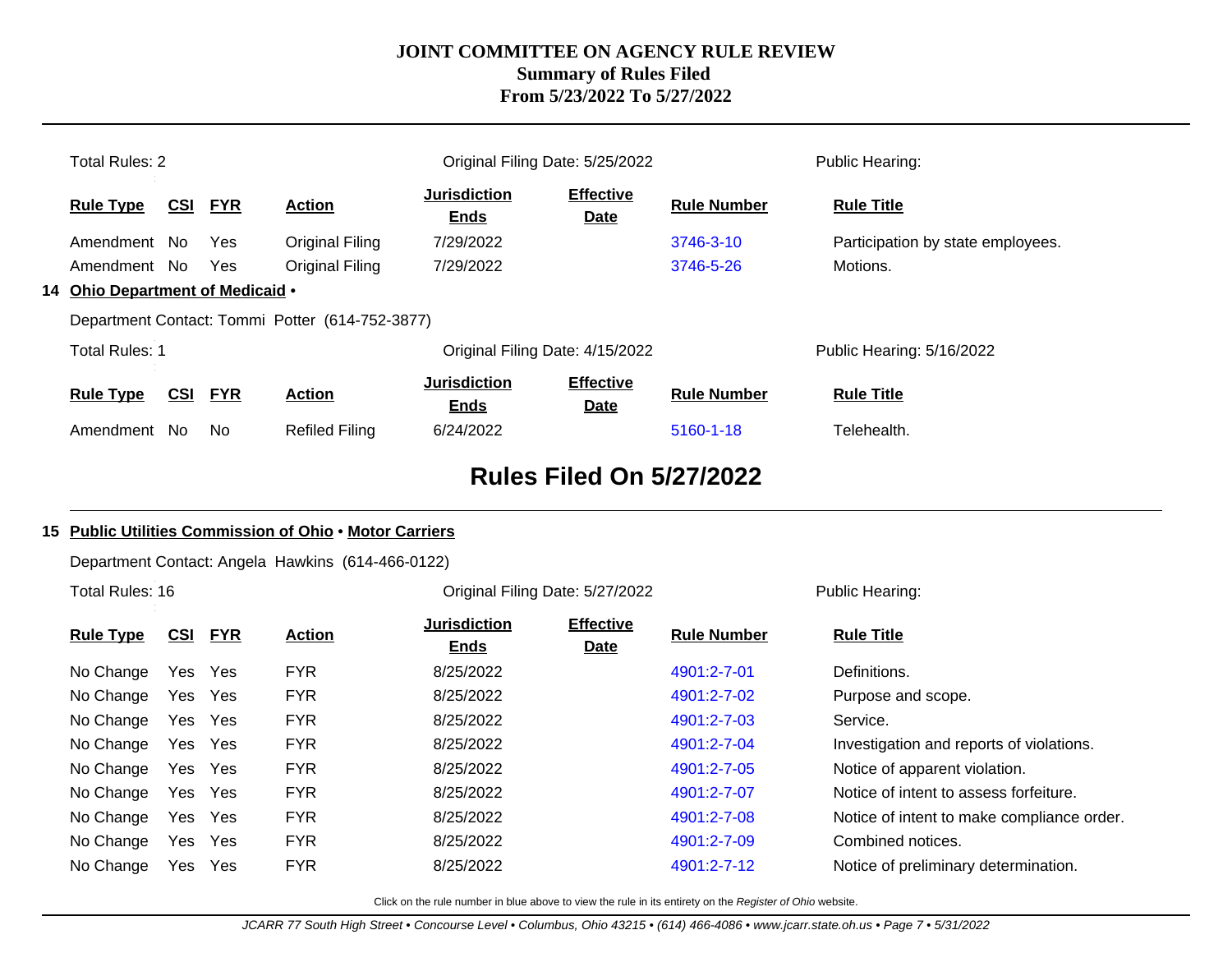| No Change              |            | Yes Yes    | <b>FYR</b>                                              | 8/25/2022                          |                                 | 4901:2-7-13        | Request for administrative hearing.                                                      |  |
|------------------------|------------|------------|---------------------------------------------------------|------------------------------------|---------------------------------|--------------------|------------------------------------------------------------------------------------------|--|
| No Change              | Yes        | Yes        | <b>FYR</b>                                              | 8/25/2022                          |                                 | 4901:2-7-14        | Default.                                                                                 |  |
| No Change              | Yes Yes    |            | <b>FYR</b>                                              | 8/25/2022                          |                                 | 4901:2-7-15        | Extensions of time.                                                                      |  |
| No Change              | Yes Yes    |            | <b>FYR</b>                                              | 8/25/2022                          |                                 | 4901:2-7-16        | Conduct of hearing.                                                                      |  |
| No Change              | Yes        | Yes        | <b>FYR</b>                                              | 8/25/2022                          |                                 | 4901:2-7-20        | Burden of proof.                                                                         |  |
| No Change              | Yes Yes    |            | <b>FYR</b>                                              | 8/25/2022                          |                                 | 4901:2-7-21        | Remedy ordered.                                                                          |  |
| No Change              | Yes Yes    |            | <b>FYR</b>                                              | 8/25/2022                          |                                 | 4901:2-7-22        | Payment of forfeitures.                                                                  |  |
|                        |            |            | 16 Public Utilities Commission of Ohio . Motor Carriers |                                    |                                 |                    |                                                                                          |  |
|                        |            |            | Department Contact: Angela Hawkins (614-466-0122)       |                                    |                                 |                    |                                                                                          |  |
| <b>Total Rules: 2</b>  |            |            |                                                         |                                    | Original Filing Date: 3/22/2022 |                    | Public Hearing:                                                                          |  |
| <b>Rule Type</b>       | <b>CSI</b> | <b>FYR</b> | <b>Action</b>                                           | <b>Jurisdiction</b><br><b>Ends</b> | <b>Effective</b><br><b>Date</b> | <b>Rule Number</b> | <b>Rule Title</b>                                                                        |  |
| Amendment Yes Yes      |            |            | <b>Final Filing</b>                                     |                                    | 6/6/2022                        | 4901:2-7-10        | Request for conference.                                                                  |  |
| Amendment Yes Yes      |            |            | <b>Final Filing</b>                                     |                                    | 6/6/2022                        | 4901:2-7-11        | Settlement agreements.                                                                   |  |
|                        |            |            | 17 Public Utilities Commission of Ohio . Motor Carriers |                                    |                                 |                    |                                                                                          |  |
|                        |            |            | Department Contact: Angela Hawkins (614-466-0122)       |                                    |                                 |                    |                                                                                          |  |
| <b>Total Rules: 13</b> |            |            |                                                         | Original Filing Date: 5/27/2022    |                                 |                    | Public Hearing:                                                                          |  |
| <b>Rule Type</b>       |            | CSI FYR    | <b>Action</b>                                           | <b>Jurisdiction</b><br><b>Ends</b> | <b>Effective</b><br><b>Date</b> | <b>Rule Number</b> | <b>Rule Title</b>                                                                        |  |
| No Change              | Yes Yes    |            | <b>FYR</b>                                              | 8/25/2022                          |                                 | 4901:2-19-01       | Definitions.                                                                             |  |
| No Change              | Yes Yes    |            | <b>FYR</b>                                              | 8/25/2022                          |                                 | 4901:2-19-02       | General provisions.                                                                      |  |
| No Change              | Yes Yes    |            | <b>FYR</b>                                              | 8/25/2022                          |                                 | 4901:2-19-04       | Changes to tariffs.                                                                      |  |
| No Change              | Yes Yes    |            | <b>FYR</b>                                              | 8/25/2022                          |                                 | 4901:2-19-05       | Rejection and suspension of tariffs.                                                     |  |
| No Change              | Yes Yes    |            | <b>FYR</b>                                              | 8/25/2022                          |                                 | 4901:2-19-06       | Limitations on the liability of carriers and<br>reimbursement for lost or damaged goods. |  |
| No Change              | Yes        | Yes        | <b>FYR</b>                                              | 8/25/2022                          |                                 | 4901:2-19-07       | Determination of weights.                                                                |  |
| No Change              | Yes Yes    |            | <b>FYR</b>                                              | 8/25/2022                          |                                 | 4901:2-19-09       | Receipt or bill of lading.                                                               |  |
| No Change              | Yes        | Yes        | <b>FYR</b>                                              | 8/25/2022                          |                                 | 4901:2-19-10       | Timetable.                                                                               |  |
| No Change              | Yes Yes    |            | <b>FYR</b>                                              | 8/25/2022                          |                                 | 4901:2-19-11       | Tendering for delivery.                                                                  |  |
|                        |            |            |                                                         |                                    |                                 |                    |                                                                                          |  |